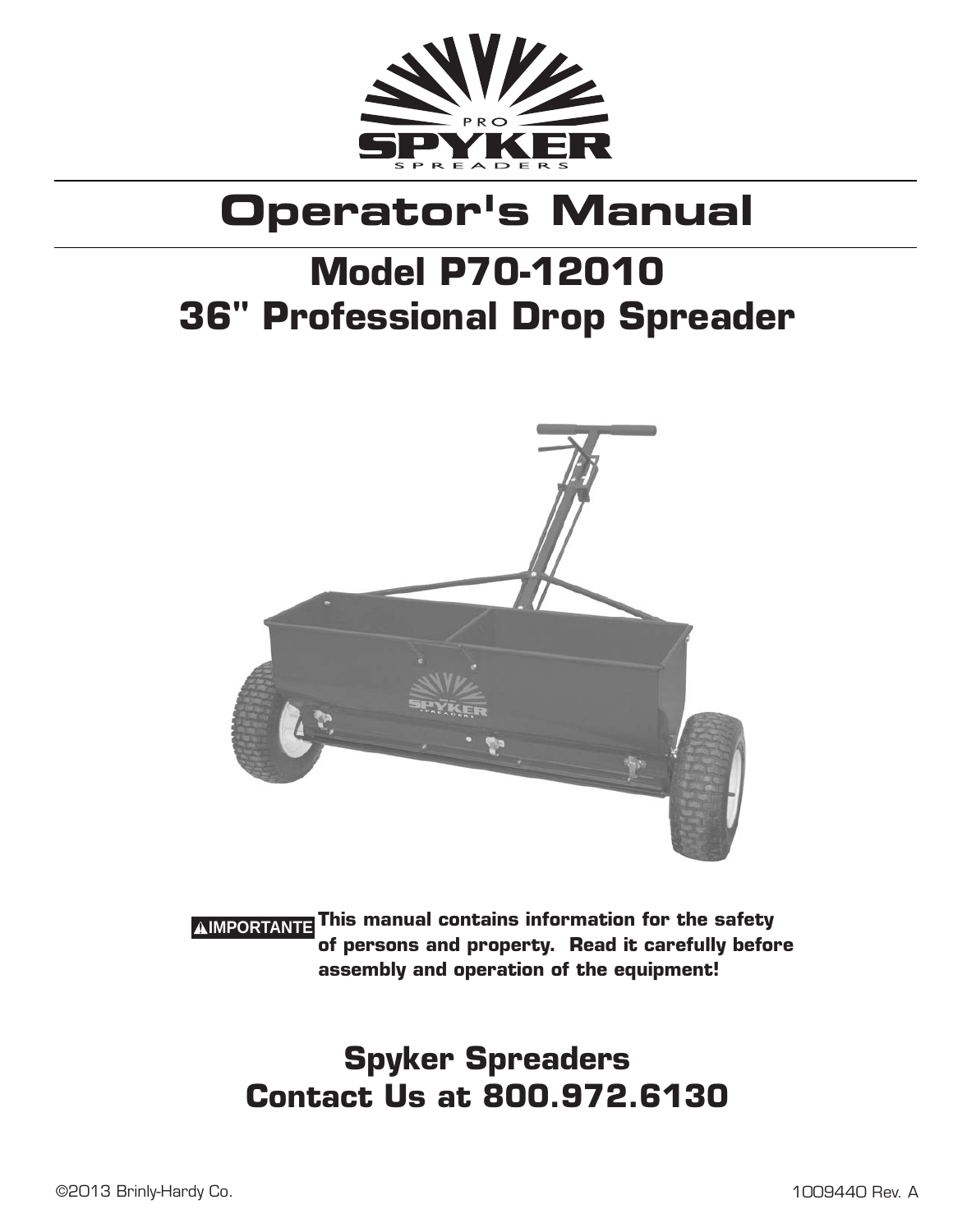### **PARTS BREAKDOWN**



| <b>ITEM</b> | <b>PART#</b> | <b>DESCRIPTION</b>         |   |
|-------------|--------------|----------------------------|---|
| 1           | N/A          | Hopper Body (NOT OFFERED)  | 1 |
| 2           | 1009430      | <b>Handle Brace</b>        | 1 |
| 3           | 1009431      | Handle                     | 1 |
| 4           | 1009432      | Rate Adjustment Lever      | 1 |
| 5           | 1009433      | Parking Leg                | 1 |
| 6           | 1009434      | <b>Shutoff Lever Guide</b> | 1 |
| 7           | 030952       | Lift Handle                | 1 |
| 8           | 034394       | <b>Spread Plate</b>        | 1 |
| 9           | 030882       | Spread Plate Shutoff Lever | 1 |
| 10          | 092502       | <b>Shutoff Guide</b>       | 1 |
| 11          | 020148       | Lever Lock                 | 1 |
| 12          | 092503       | Handle Grip                | 2 |
| 13          | 017114       | Shutoff Grip               | 1 |
| 14          | 092504       | Lever Grip                 | 1 |
| 15          | 030843       | End Bearing Retainer LH    | 1 |
| 16          | 030844       | End Bearing Retainer RH    | 1 |
| 17          | 017117       | <b>End Bearing</b>         | 5 |
| 18          | 017120       | Center Bearing             | 1 |
| 19          | 017118       | Rotor End Washer           | 2 |
| 20          | 017119       | Rotor Bar                  | 5 |
| 21          | 017122       | Variable Rate Bottom       | 1 |
| 55          | 017121       | Slide Hanger               | 1 |

| <b>ITEM</b> | <b>PART#</b> | <b>DESCRIPTION</b>                            | QTY |
|-------------|--------------|-----------------------------------------------|-----|
| 23          | 017123       | Cam Gauge                                     | 1   |
| 24          | 1001607      | 13" X 5" Pneumatic Wheel                      | 2   |
| 26          | 017127       | #50 Sash Chain                                | 1   |
| 27          | 034392       | Key Ring                                      | 1   |
| 28          | H-529        | Hair Pin Cotter                               | 1   |
| 29          | 017129       | <b>Fixed-Rate Bottom</b>                      | 1   |
| 30          | 1009435      | Spyker Decal                                  | 1   |
| 31          | 1003315      | 5/16" Wingnut                                 | 3   |
| 32          | 45M1111P     | 5/16" Washer                                  | З   |
| 33          | 1009436      | 1/4"-20 x 5/8" Hex Bolt                       | 4   |
| 34          | 1004975      | 1/4"-20 Flange Nut                            | 6   |
| 35          | 11M0824P     | 1/4"-20 x 1-1/2" Carriage Bolt                | 5   |
| 36          | 2M1040P      | 5/16"-18 x 2-1/2" Hex Bolt                    | 5   |
| 37          | B-4786       | 5/16"-18 Nylon Lock Nut                       | 5   |
| 38          | 1009437      | 5/16"-18 Flange Nut                           | 1   |
| 39          | B-4785       | 1/4"-20 Nylon Lock Nut                        | 1   |
| 40          | 2M0828SS     | 1/4"-20 x 1-3/4" Hex Bolt                     | 1   |
| 41          | 1009438      | #10 Nylon Washer                              | 4   |
| 42          | 1001308      | #10-24 Nylon Locknut                          | 4   |
| 43<br>44    | 1009468      | 0.172" x 1.60" Clevis Pin<br>7/64" Cotter Pin | 2   |
| 45          | 2M1008P      | 5/16"-18 x 1/2" Bolt                          | 1   |

1009440 Rev. A 2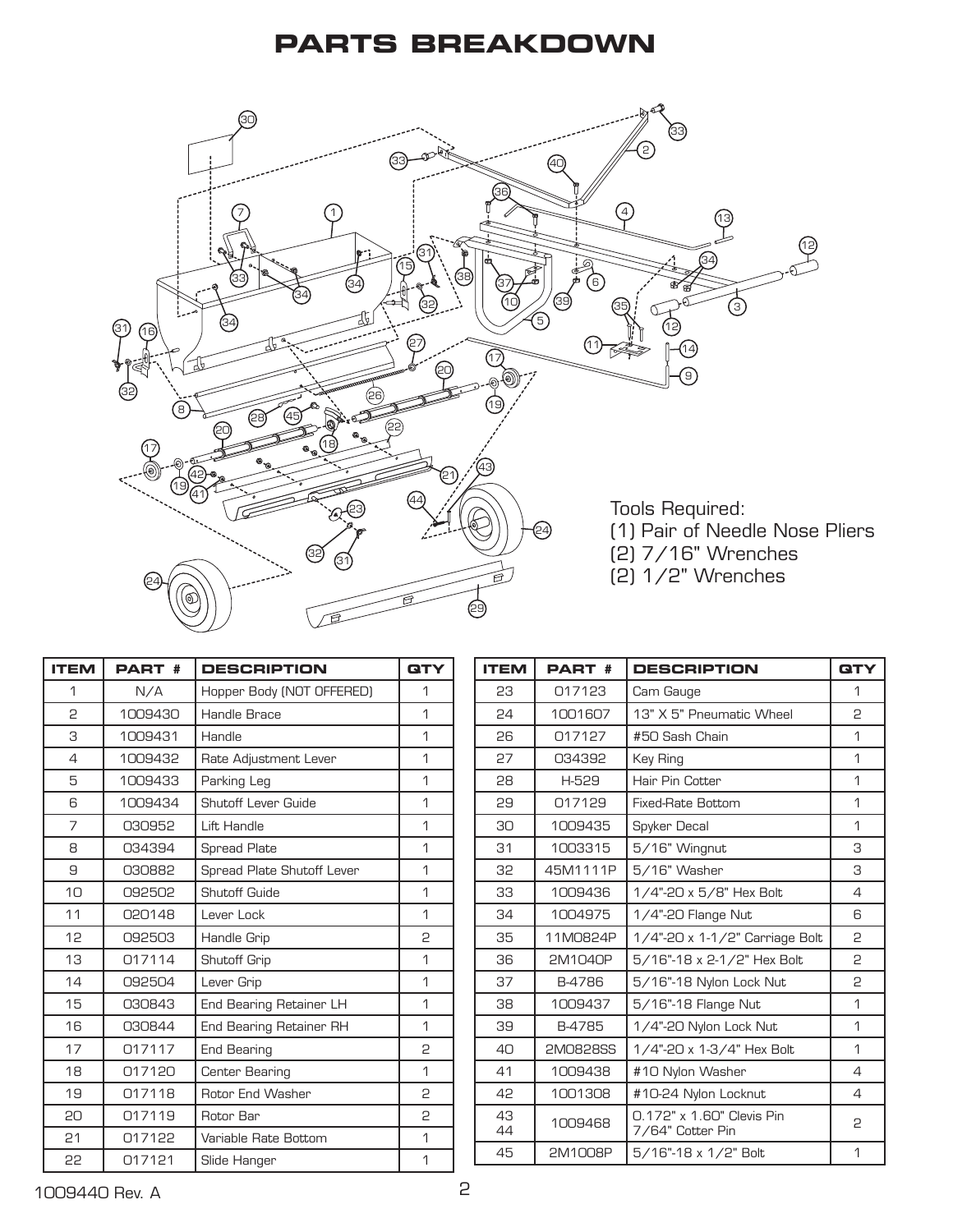1

- 1. Place Hopper Body (1, Not Shown) upside down. Unsnap and remove Variable Rate Bottom (21, Not Shown) assembly.
- 2. Slide Rotor End Washer (19) and End Bearing (17) on end of Rotor Bar (20) as shown. Repeat for the other Rotor Bar (20).
- 3. Install Rotor Bars (20) into Hopper Body (1), ensuring that the End Bearings (17) rest on the Hopper Body as shown. Turn the Rotor Bars (20) by hand. If one or more Rotor Bars are difficult to turn, loosen the  $5/16"$ -

18 x 1/2" Hex Bolt (45) and adjust the angle of the Center Bearing (18) until both Rotors Bars (20) rotate freely, and then tighten the 5/16"-18 x 1/2" Hex Bolt (45) completely.

4. Re-install bottom slide assembly. Note there are two bottom plates provided. One is a Variable Rate Bottom (21) slide assembly and one is a Fixed Rate Bottom (29) assembly. Variable Rate Bottom (21) slide assembly is shown to the right. Fixed Rate Bottom (29) assembly is shown below. **NOTE: Ensure Cam Gauge (23) on Variable Rate** 

**Bottom (21) slide is oriented as shown. It is on the same side of the Hopper Body (1) as the handle attachment stud (A).**



Variable Rate Bottom



Fixed Rate Bottom

©2013 Brinly-Hardy Co. 3 1009440 Rev. A

人 一百年



17**)** (20**)** (18) (45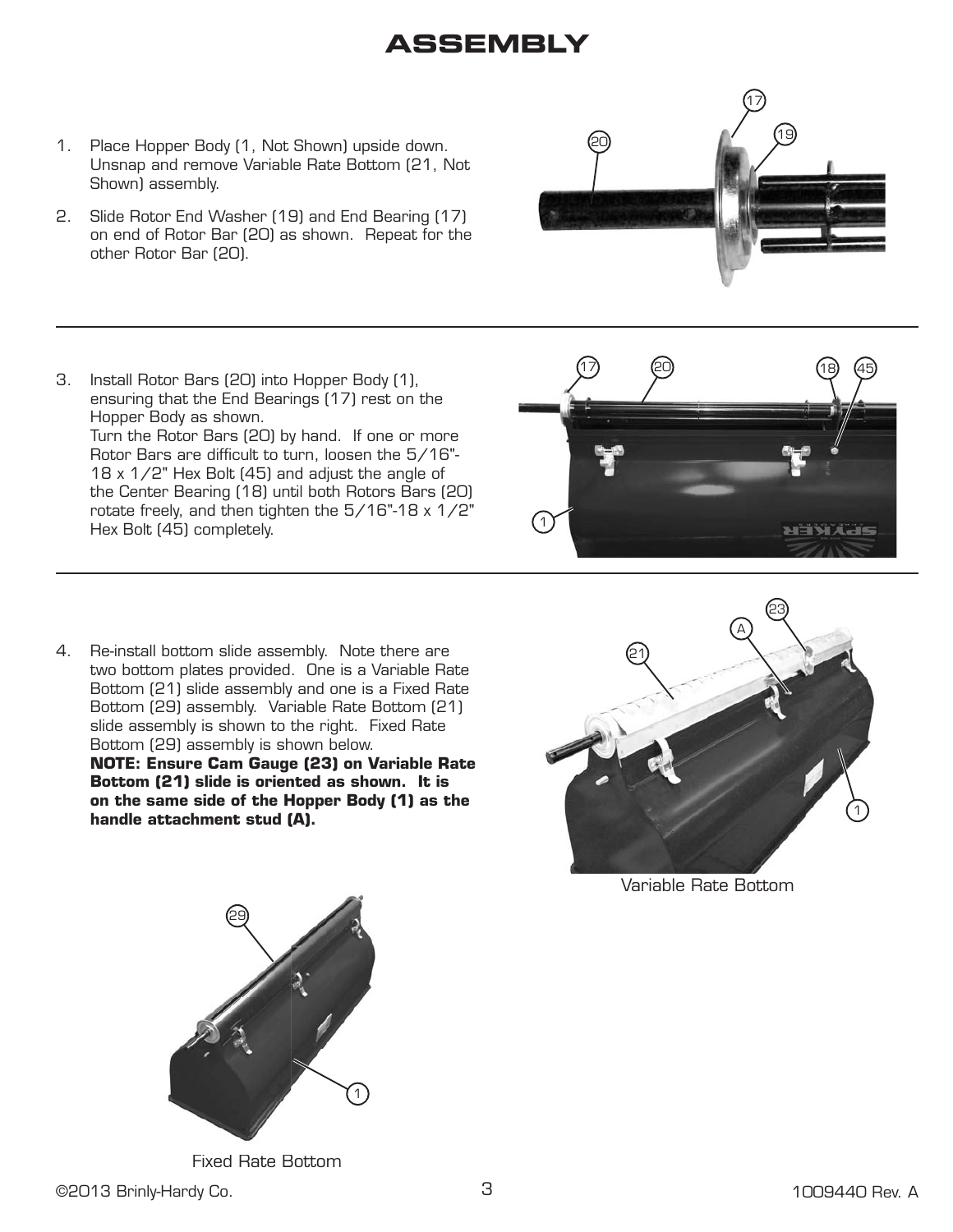

5. Install End Bearing Retainer LH (15) as shown. Note orientation in relationship to Spyker Decal (30).

6. Be sure the prongs (B) of the End Bearing Retainer LH (15) are centered on End Bearing (17) as shown. Secure using 5/16" Washer (32) and 5/16" Wingnut (31). Only install one End Bearing Retainer at this time. You will install the other one later.

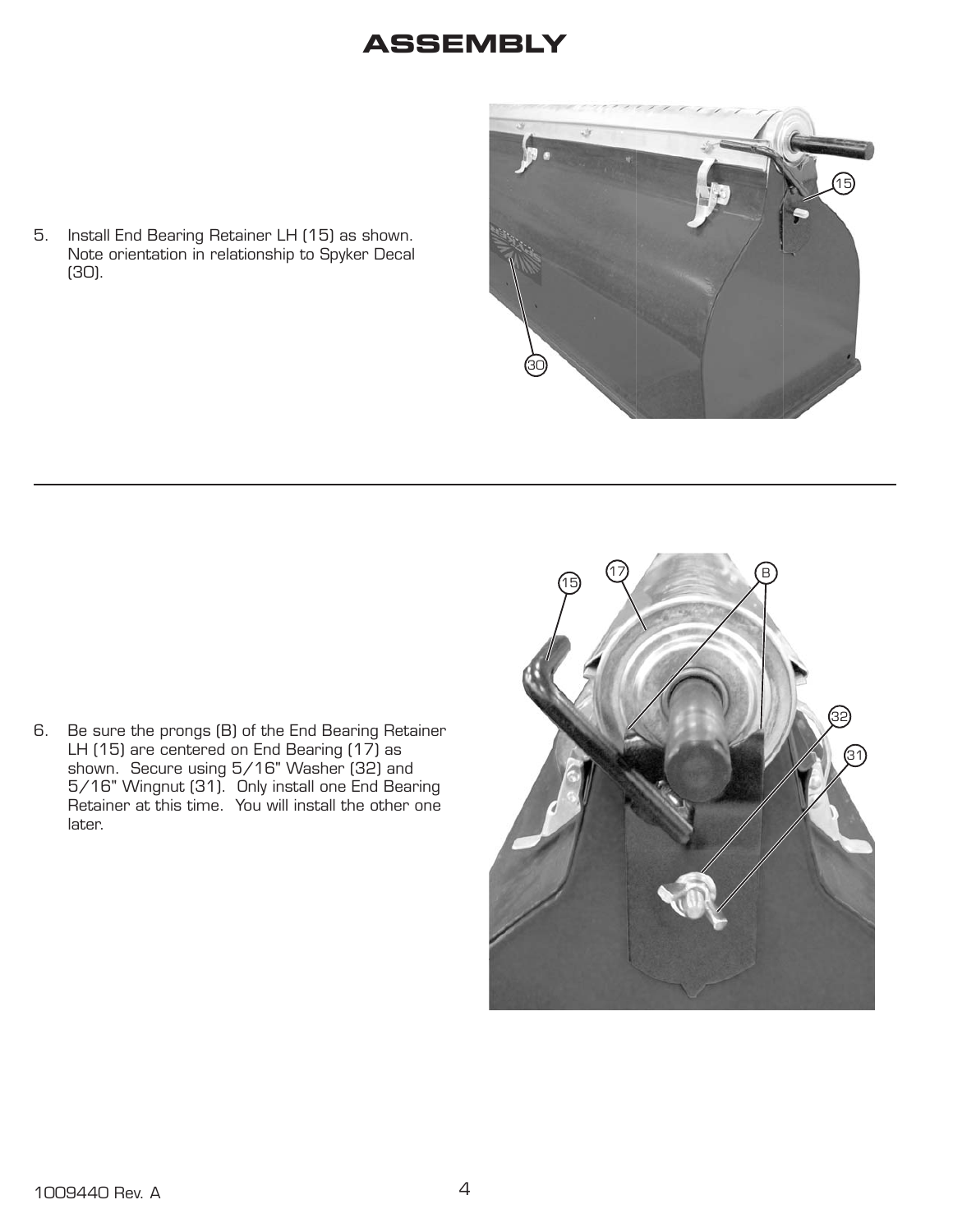7. If you are using the Fixed Rate Bottom (29), install the Spread Plate (8) as shown ensuring the rubber pad (C) will contact the Fixed Rate Bottom. If using the Variable Rate Bottom (21), install the Spread Plate (8) the opposite way so the rubber pad (C) faces away from the Variable Rate Bottom (21).

**NOTE: The orientation of the Spread Plate (8) must match the pictures exactly to ensure proper functionality during use. If the Spread Plate (8) is installed using the incorrect hole,**  it will be impossible to shut off the flow of **material when using the Fixed Rate Bottom (29), and the material will not "slide" off the Rate Plate (8) correctly when using the drop spreader.**

8. Install the End Bearing Retainer RH (16, Not Shown) into the free end of the Spread Plate (8) and secure using 5/16" Washer (32, Not Shown) and 5/16" Wingnut (31, Not Shown). Be sure the prongs of the End Bearing Retainer RH (16) are centered on End Bearing (17) (similarly to how it is shown in Step 6).



Slide Orientation for Fixed Rate Bottom



Slide Orientation for Adjustable Rate Bottom



9. Install Pneumatic Wheels (24) onto Rotor Bars (Not Shown) and secure with 0.172" x 1.60" Clevis Pin (43) and 7/64" Cotter Pin (44). Use pliers to bend 7/64" Cotter Pin (44) as shown.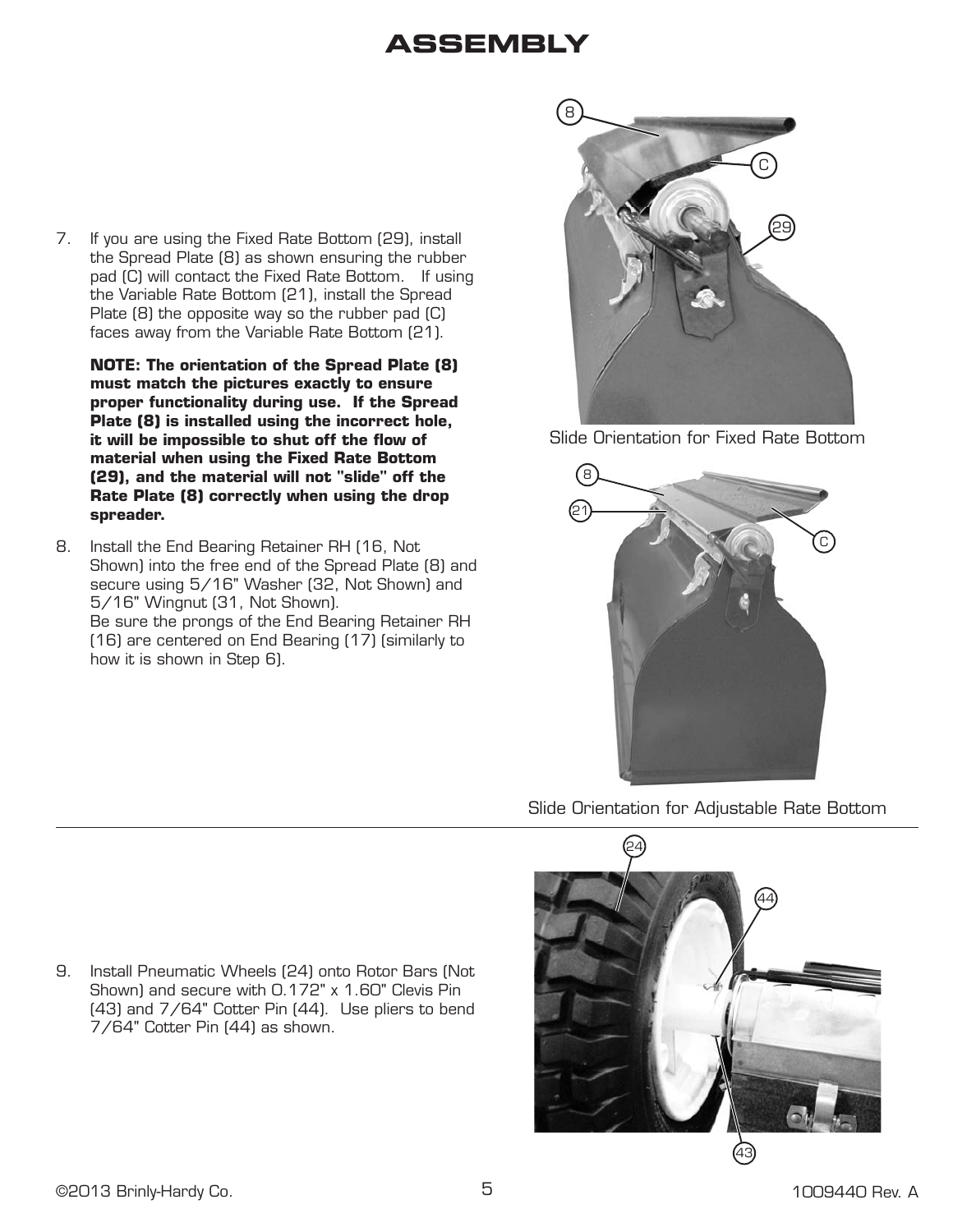





11. Install Rate Adjustment Lever (4) through bracket (D) in Handle (3).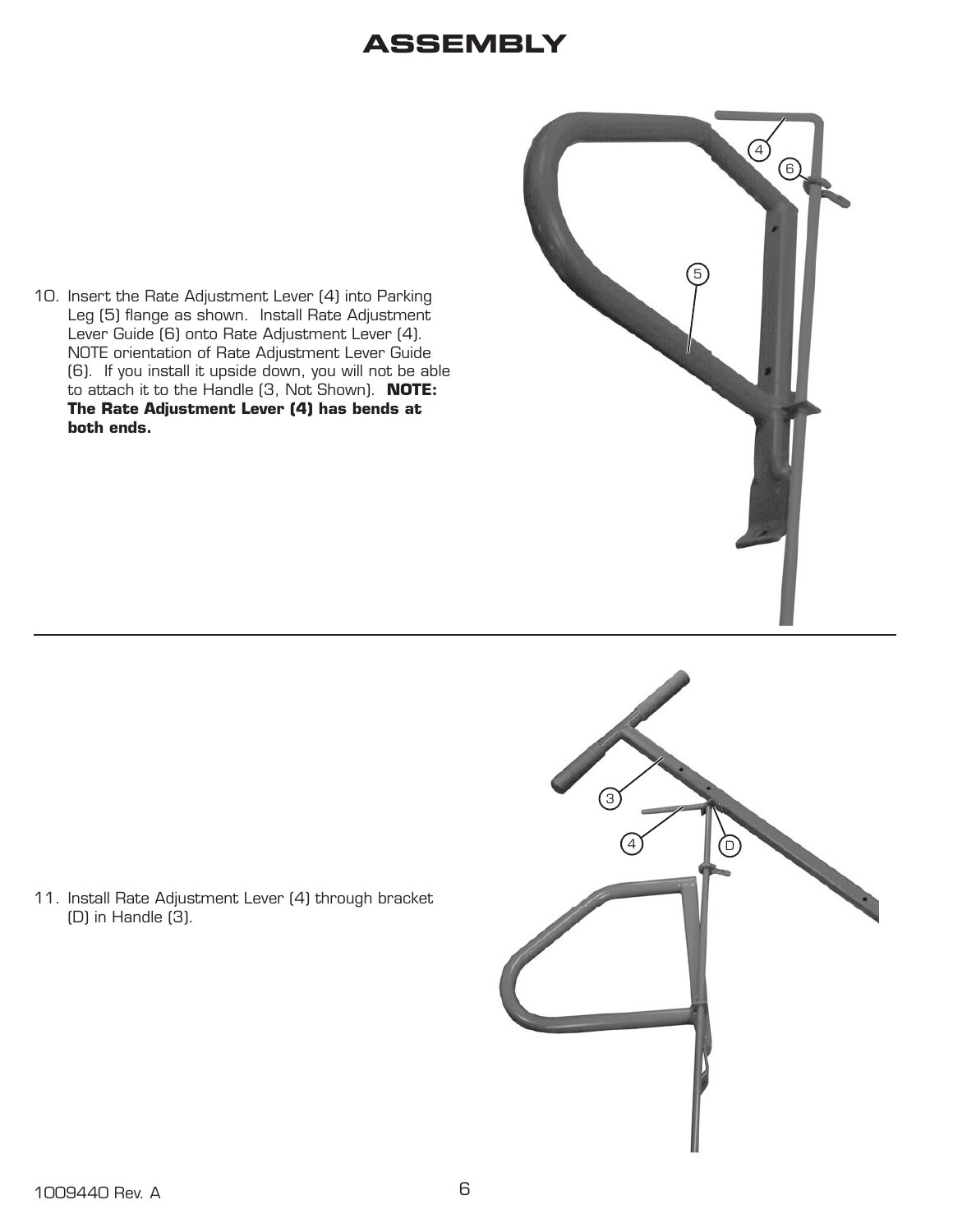12. Slide Spread Plate Shutoff Lever (9) into Shutoff Guide (10) as shown.



13. Assemble Key Ring (27) assembly to end of the Spread Plate Shutoff Lever (9).



14. Insert Spread Plate Shutoff Lever (9) into Lever Lock (11) as shown, then install Lever Lock (11) as shown using two 1/4"-20 x 1-1/2" Carriage Bolt (35) and two 1/4"-20 Flange Nuts (34, Not Shown).

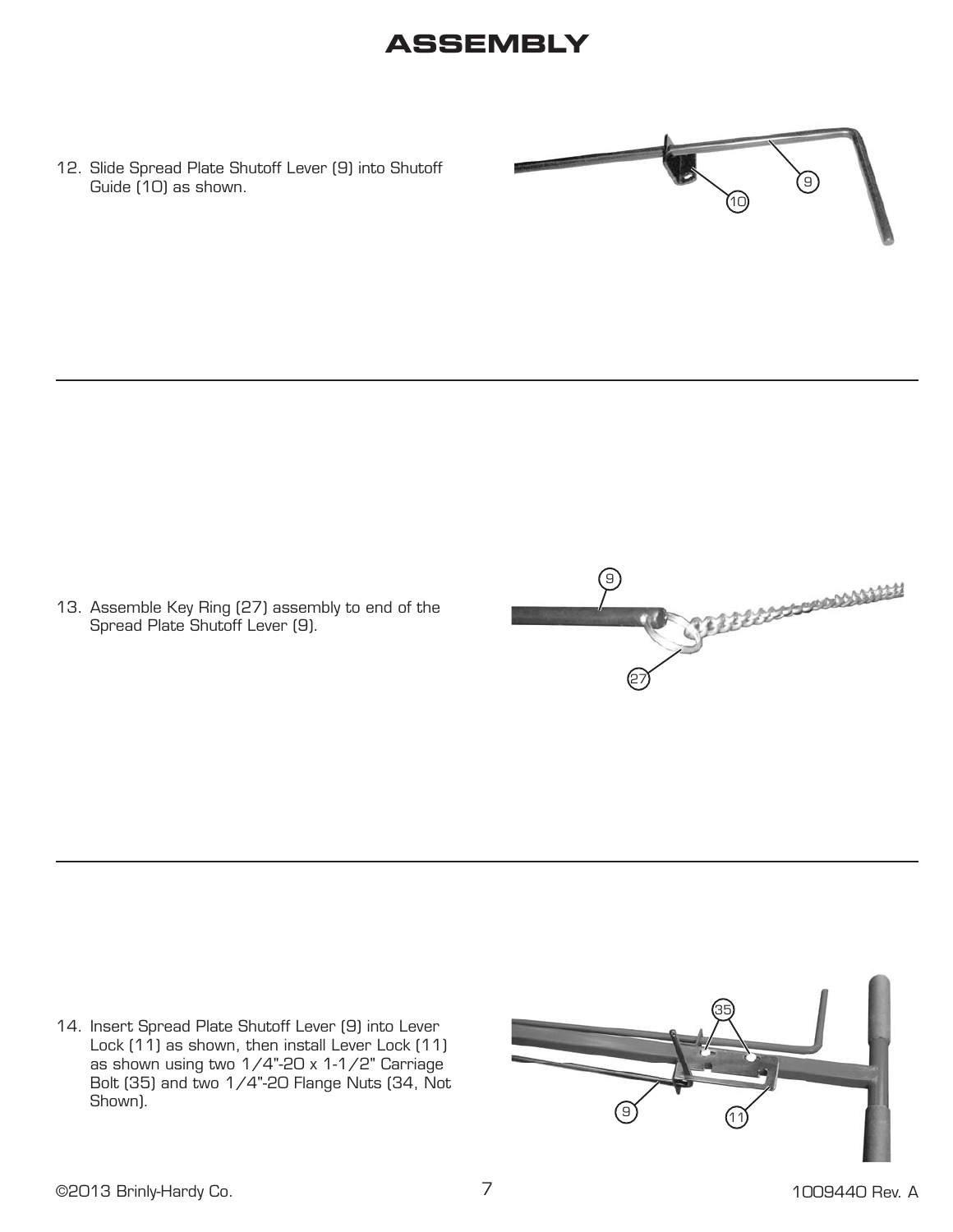15. Assemble Handle (3) to Parking Leg (5) using two 5/16"-18 x 2-1/2" Hex Bolts (36, Not Shown) and two 5/16"-18 Nylon Lock Nuts (37). Be sure to install Shutoff Guide (10) as shown.

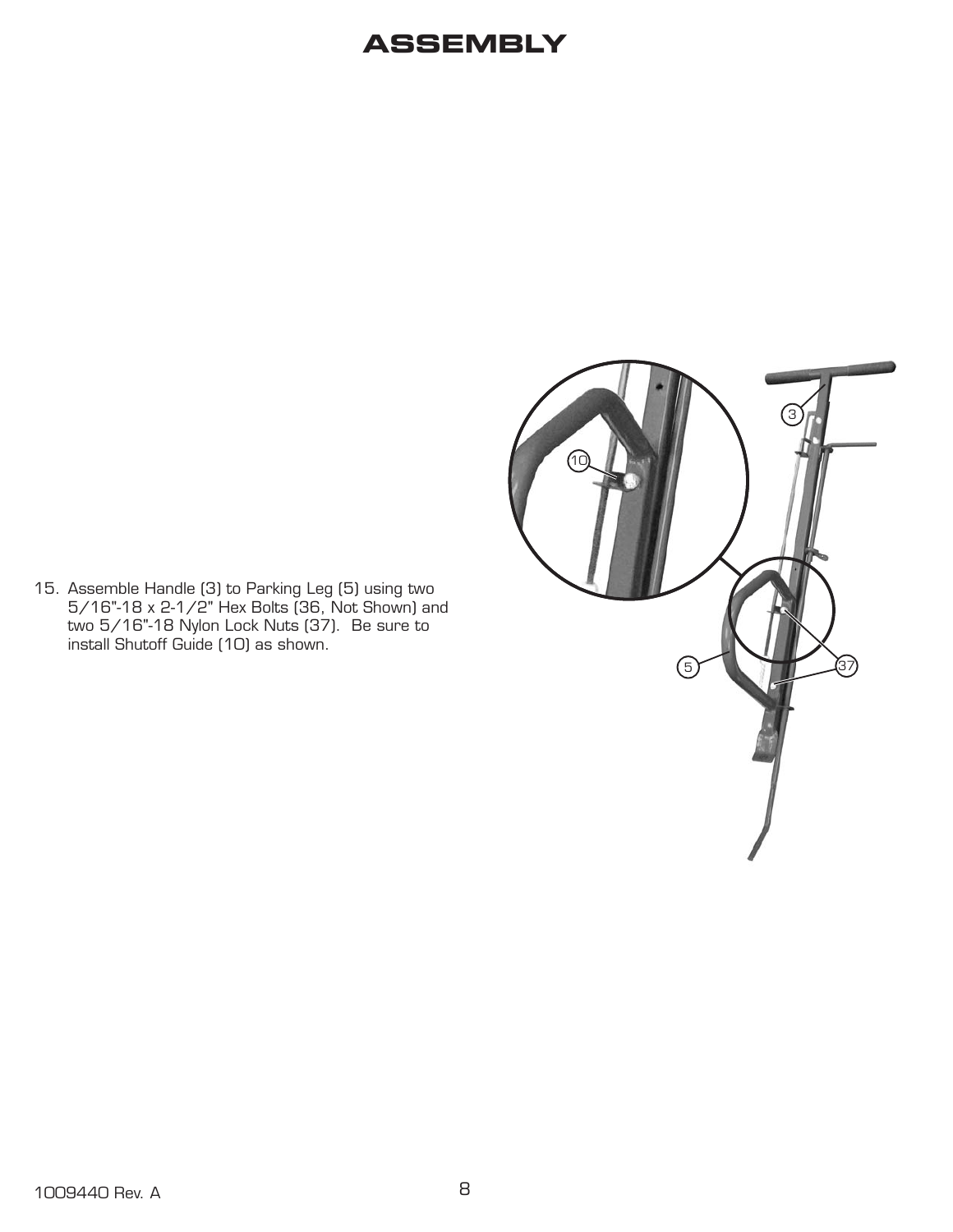16. Install Handle Assembly (E) to Hopper Body (1) as shown. Install onto Stud (F) and attach with 5/16"- 18 Flange Nut (38).

**NOTE: Rate Adjustment Lever (4) must sit in Notch (G) when using Variable Rate Bottom (21) as shown.**



17. Attach Shutoff Lever Guide (6) and Handle Brace (2) to Handle (3) using 1/4"-20 x 1-3/4" Hex Bolt (40, Not Shown) and 1/4"-20 Lock Nut (39). Attach Handle Brace (2) to Hopper Body (1) as shown using one 1/4"-20 x 1/2" Hex Bolts (33) and one 1/4"-20 Flange Nuts (34) for each end.



Underside of Handle Shown.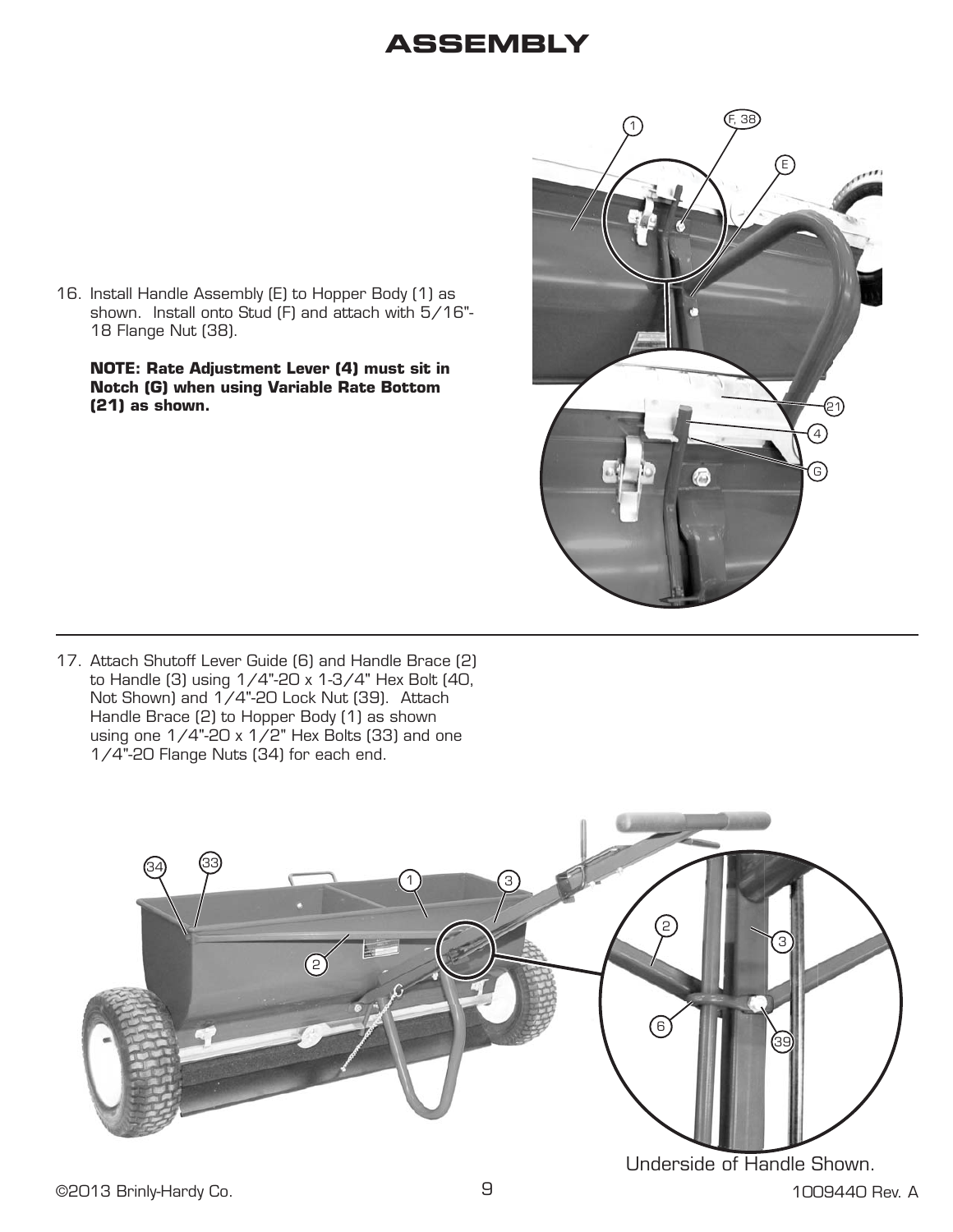#### **For Users of the Fixed Rate Bottom**

#### **NOTE: When using the Fixed Rate Bottom (29), The Spread Plate (8) rubber pad should contact**  the Fixed Rate Bottom as specified in Step 7.

18A. Adjustment of the Spread Plate Shutoff Lever (9):

With Spread Plate Shutoff Lever (9) in highest position in the Lever Lock (11), fully lift Spread Plate (8) and install Hair Pin Cotter (28) through #50 Sash Chain (26) to hold the Spread Plate (8) tight against the bottom of the Hopper Body (1). You may need to adjust the Spread Lever Lock (11) on Handle (3) to get a better fit. You may need to install the cotter pin several links up on the chain for proper fit.

#### **For Users of the Variable Rate Bottom**

**NOTE: When using the Variable Rate Bottom (21), the Spreader Plate (8) rubber pad should face away from the Variable Rate Bottom (21)**  as specified in Step 7.

- 18B. Angle of the Spread Plate (8) can be controlled by making adjustments to the position of the Spread Plate Lever (9), Lever Lock (18), Hair Pin Cotter (28) and the #50 Sash Chain (26). Set the Spread Plate  $(8)$  so that it is  $1/2$ " off the ground when the drop spreader rests on a flat surface. When you are traveling over terrain, the Spread Plate (8) should just touch the ground. Use the Rate Adjustment Lever (4) to open and close the Variable Rate Bottom.
- 19. Install Shutoff Grip (13) onto Rate Adjustment Lever (4), and install Lever Grip (14) onto Spread Plate Shutoff Lever (9).



NOTE: Spreader shown upside down for clarity.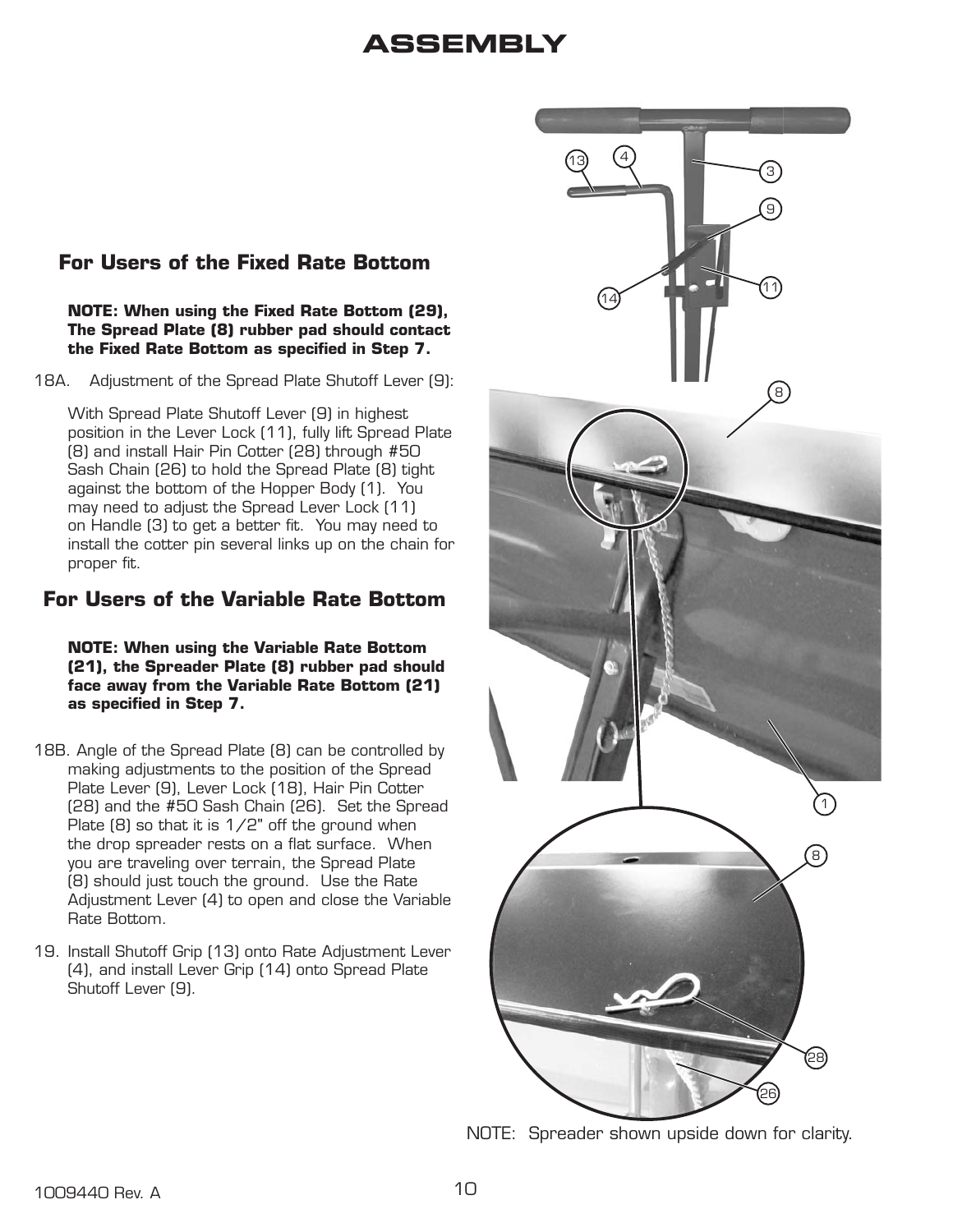

20. Install Lift Handle (7) to Hopper Body (1) using two 1/4"-20 x 1/2" Hex Bolts (33) and two 1/4"-20 Flange Nuts (34, Not Shown).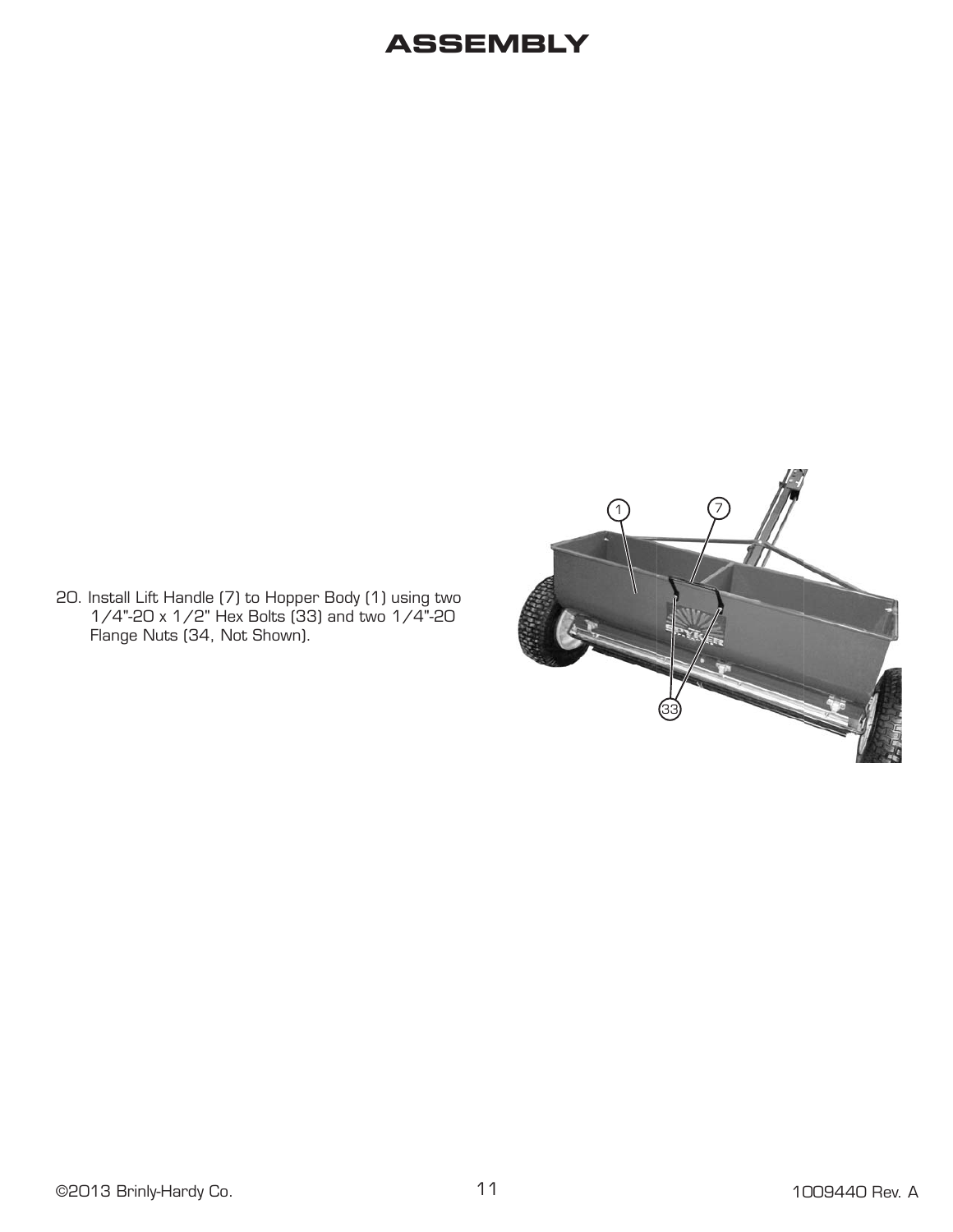## **MAINTENANCE**

#### **Empty When Finished, Remove Hopper Bottom and Rotors**

- 1. After hopper has been emptied, turn hopper over, straighten and remove 7/64" Cotter Pins (44), pull 0.172" x 1.60" Clevis Pins (43) out of Pneumatic Wheels (24), and remove Pneumatic Wheels.
- 2. Loosen and remove 5/16" Wingnuts (31) securing End Bearing Retainers (15,16). Remove the End Bearing Retainers (15, 16) and the Spread Plate (8).
- 3. Loosen the latches that secure bottom (21 or 29), and remove bottom. Remove End Bearings (17), Rotor End Washers (19), and Rotor Bars (20).
- 4. Wipe all parts clean.
- **5. Place a few drops of oil on the end and center bearings after each use.** The bearings are oil impregnated and will replenish themselves to their absorption capacity. Some materials have a fine powder in the mixture, so it may be necessary to oil the bearings more often to prevent the powder from working into them.
- 6. Reassemble.

#### **IF NECESSARY, REMOVE SLIDE FROM HOPPER BOTTOM FOR CLEANING**

- 7. If some materials build up on the hopper bottom, especially when humidity is high, disassemble the slide assembly by removing the #10 Nylon Locknuts (42), #10 Nylon Washers (41) and slide hanger. Wipe clean.
- 8. Reassemble slide on hopper bottom. For proper slide tension when reassembling slide, gently drive the hanger to the left until the dimple in the slide hanger and bottom match. Secure slide hanger with #10 Nylon Washers (41) and #10 Nylon Locknuts (42).

### **TO CHANGE HOPPER BOTTOM TYPE:**

1. Place spreader upside down.

- 2. Remove the Hair Pin Cotter (28) that holds the #50 Sash Chain (26) to the Spread Plate (8). Tilt the Spread Plate (8) away from the Hopper Body (1).
- 3. Unlatch each of the six latches that hold the current bottom in place and lift the bottom piece out of the hopper.
- 4. Align and press the desired bottom piece into the grooves on the hopper body as specified in the assembly Step 4.

#### **NOTE: Ensure that Rate Adjustment Lever (4) is aligned into notch during reassembly while installing the Variable Rate Bottom.**

#### **NOTE: Ensure that Spread Plate (8) is oriented correctly as shown in assembly Step 7.**

5. Reattach the Hair Pin Cotter (28) onto the #50 Sash Chain (26) to control the shut off or angle of the Spread Plate (8) as specified in assembly Step 18.

### **CALIBRATION/ APPLICATION**

#### **1. DETERMINE APPLICATION SPEED**

Use these distance traveled in one minute:

| 1 mph   | 2 mph            | 3 mph  | 4 mph  | 5 mph              |
|---------|------------------|--------|--------|--------------------|
| 88 ft   | 176 ft           | 264 ft | 352 ft | 440 ft             |
| 1 km/h  | $2 \text{ km/h}$ | 3 km/h | 4 km/h | $\frac{1}{5}$ km/h |
| 16.67 m | 133.34 m         | 50m    |        | 66.68 m   83.35 m  |

#### **2. SET GAUGE**

Move gauge away from the stop before attempting adjustment. Turn gauge to desired number, using the top surface of the stop as the setting indicator. You can 'fine tune' the gauge with extreme precision. The gauge is marked in increments of one. If you adjust one tenth of one gauge stop, from 27.7 to 27.8, for example, the slide will open approximately on thousandth of an inch more.

Check your results as outlined in Step 3 and make adjustments as necessary.

**NOTE: Always move the gauge away from the stop before attempting to set the gauge.**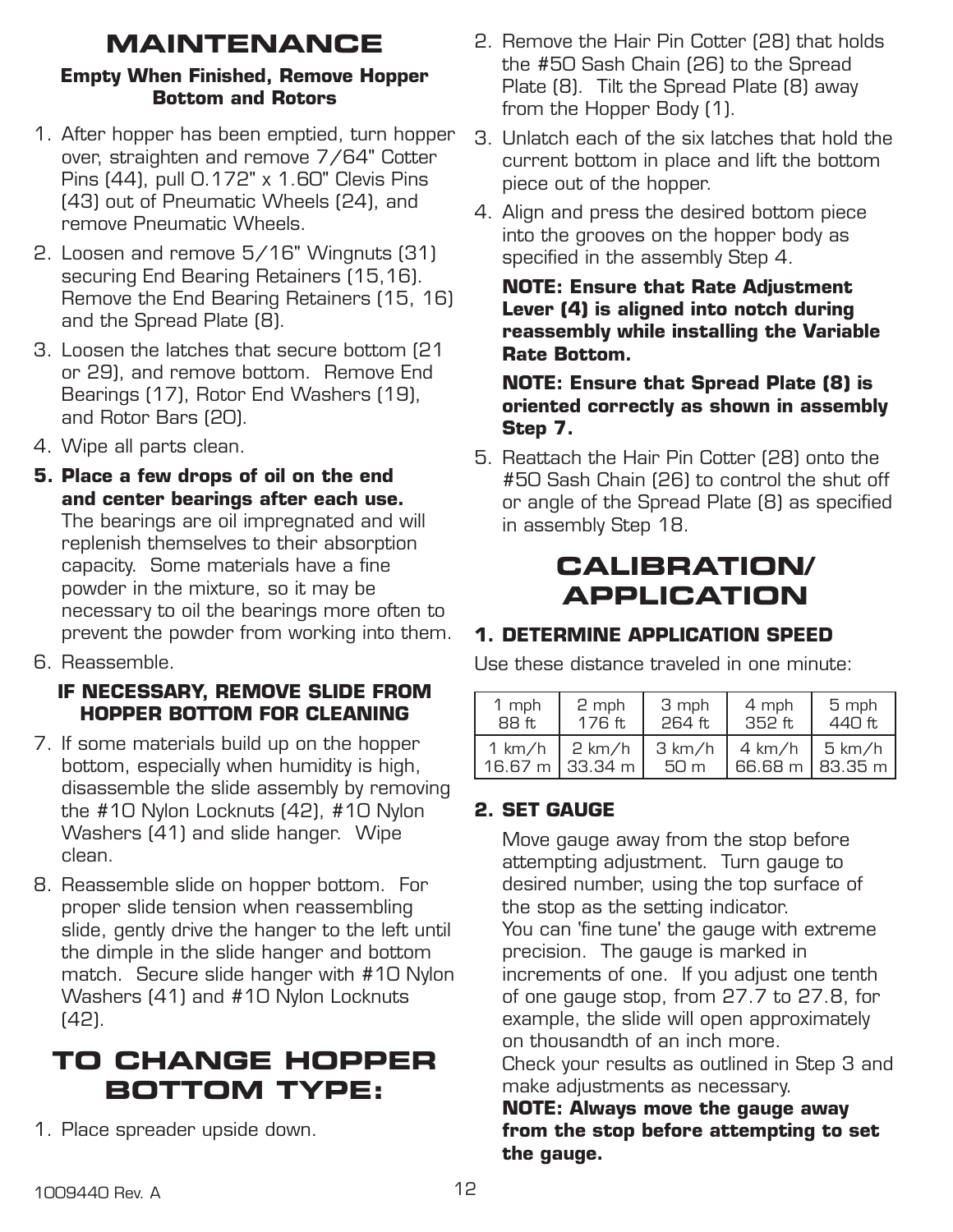#### **3. CHECK RATE**

Making a precision application is now simply a matter of filling up the hopper, moving the lever so the gauge is against the stop, walking at your selected speed, and checking your rate.

Check your rate as follows:

- 1. Empty the hopper of all material.
- 2. Dump two 50 lb bags (or whatever size is standard for the material you are using) into the hopper-placing one bag into each "half" of the hopper.
- 3. Treat a known area, such as 1,000 square feet at your desired speed.
- 4. Empty and weigh the material that is left inside the hopper after treatment.
- 5. Calculate the rate in lbs/sq.ft by using:

|        | (Weight    | (Weight)   |
|--------|------------|------------|
|        | Before     | After      |
| Rate = | Treatment) | Treatment) |
|        |            |            |

Area Treated

**NOTE: Weights are measured in lbs, and Area Treated is measured in sq.ft.**

**NOTE: When first using the spreader and checking rate, it is best to start with a lower (smaller gate opening) gauge number. Applying product at a higher rate than**  product specification could damage turf.

It is important that you check your rate to see that the setting you chose is giving you the results you want.

Atmospheric conditions alone can affect the flow of materials.

**CAUTION: When applying high potency fertilizer that will burn, be sure to be moving when beginning application.**

### **SPECIFICATIONS**

| <b>Model</b>                     | P70-12010 36" Drop Spreader                                     |
|----------------------------------|-----------------------------------------------------------------|
| <b>Hopper</b><br><b>Capacity</b> | 120 lbs. (1.8 cu.ft.)                                           |
| <b>Rotor</b>                     | Three rods spaced uniformly around<br>rotor.                    |
| <b>Rotor</b><br><b>Bearing</b>   | Porous, oil-impregnated, sintered<br>bronze alloy, sleeve type. |
| <b>Rate Gauge</b>                | Precision cam gauge.                                            |

| <b>Adjustable</b><br><b>Rate Bottom</b><br>and Rate<br><b>Control Slide</b> | Stainless steel bottom and slide micro-<br>precision mated. Openings uniform<br>for all gauge settings. Snaps off for<br>cleaning. |
|-----------------------------------------------------------------------------|------------------------------------------------------------------------------------------------------------------------------------|
| <b>Fixed Rate</b><br><b>Bottom</b>                                          | Powder coated bottom with 1/2"<br>openings for a fixed flowrate.                                                                   |
| <b>Shut-Off</b>                                                             | Crank lever closes slide of standard<br>variable rate bottom.                                                                      |
| <b>Wheel</b>                                                                | Rubber-tired 13" molded plastic tire,<br>5" wide.                                                                                  |
| <b>Spread Plate</b>                                                         | Standard, angle adjusted by chain to<br>produce sheet-like application and act<br>as wind guard.                                   |
| <b>Extra</b><br><b>Equipment</b>                                            | Fixed-rate bottom to replace variable-<br>rate bottom. Applies top dressing or<br>other material through fixed slot.               |
| <b>Shipping</b><br>Weight                                                   | $61$ lbs.                                                                                                                          |